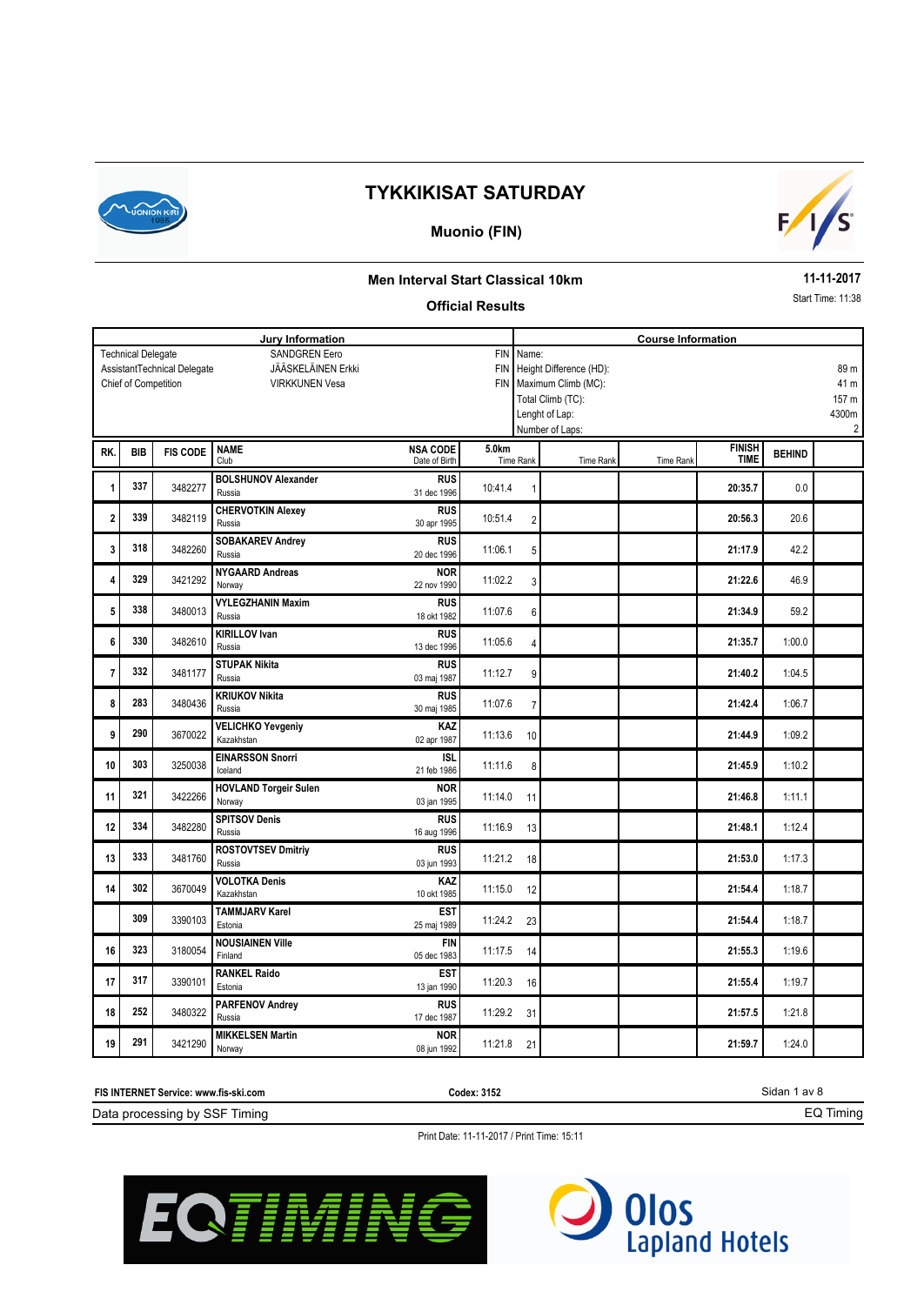

### **Muonio (FIN)**



## **Men Interval Start Classical 10km**

#### **Official Results**

**11-11-2017** Start Time: 11:38

| RK.<br><b>FIS CODE</b><br><b>BIB</b><br><b>TIME</b><br>Club<br>Date of Birth<br>Time Rank<br>Time Rank<br>Time Rank<br><b>RETIVYKH Gleb</b><br><b>RUS</b><br>261<br>3481163<br>20<br>11:25.7<br>21:59.8<br>24<br>Russia<br>30 dec 1991<br><b>MALYSHEV Sergey</b><br>KAZ<br>320<br>3670042<br>11:19.7<br>22:02.8<br>21<br>15<br>Kazakhstan<br>07 okt 1994<br><b>HAARALA Juuso</b><br><b>FIN</b><br>280<br>22<br>3180990<br>11:20.8<br>22:03.8<br>17<br>Finland<br>22 sep 1996<br><b>BORTSOV Konstantin</b><br>KAZ<br>273<br>23<br>3670075<br>11:27.9<br>22:06.2<br>28<br>Kazakhstan<br>24 nov 1995<br><b>VALNES Erik</b><br><b>NOR</b><br>306<br>24<br>3422619<br>11:21.5<br>22:07.9<br>20<br>19 apr 1996<br>Norway<br><b>ASTAPENKA Yury</b><br><b>BLR</b><br>325<br>3660045<br>25<br>11:27.4<br>22:08.1<br>26<br>Belarus<br>10 okt 1990<br><b>VORANAU Aliaksandr</b><br><b>BLR</b><br>287<br>26<br>3660055<br>11:22.4<br>22:09.6<br>22<br>Belarus<br>15 mar 1990<br><b>CHEBOTKO Nikolay</b><br>KAZ<br>296<br>27<br>3670000<br>11:31.6<br>22:12.5<br>35<br>Kazakhstan<br>29 okt 1982<br><b>LENTING Akira</b><br><b>JPN</b><br>331<br>3300330<br>11:34.8<br>28<br>22:13.2<br>42<br>Japan<br>11 aug 1990<br><b>KITTILAE Kusti</b><br><b>FIN</b><br>328<br>29<br>1344808<br>11:26.9<br>22:15.5<br>25<br>Finland<br>09 sep 1981<br><b>SURKOV Nikita</b><br><b>RUS</b><br>263<br>3481904<br>11:29.7<br>30<br>22:15.7<br>32<br>Russia<br>27 feb 1995<br><b>EBINA Takanori</b><br><b>JPN</b><br>312<br>3300351<br>31<br>11:27.5<br>22:19.0<br>27<br>Japan<br>07 maj 1991<br><b>KUKLIN Mikhail</b><br><b>BLR</b><br>327<br>3660155<br>11:28.5<br>32<br>22:19.6<br>30<br>Belarus<br>02 nov 1987<br><b>VECHKANOV Vladislav</b><br><b>RUS</b><br>299<br>33<br>3482510<br>11:28.2<br>22:20.9<br>29<br>Russia<br>22 feb 1997<br><b>VEERPALU Andreas</b><br><b>EST</b><br>316<br>34<br>3390164<br>11:46.0<br>22:21.2<br>53<br>Estonia<br>24 maj 1994<br>LUUSUA Ari<br><b>FIN</b><br>314<br>35<br>3180408<br>11:33.4<br>22:22.3<br>37<br>Finland<br>05 mar 1988<br><b>TSINZOV Veselin</b><br><b>BUL</b><br>324<br>3090024<br>11:30.8<br>22:25.8<br>36<br>33<br>Bulgaria<br>29 jul 1986<br>PRYANICHNIKOV Daniil<br><b>RUS</b><br>246<br>37<br>3482586<br>11:33.9<br>22:29.0<br>39<br>Russia<br>03 jul 1997<br><b>MIKKELSEN Eirik</b><br><b>NOR</b><br>277<br>3422264<br>38<br>11:31.1<br>22:32.3<br>34<br>Norway<br>17 maj 1995<br><b>KRASOVSKYI Oleksii</b><br><b>UKR</b><br>304<br>39<br>3690074<br>11:34.2<br>22:32.6<br>41<br>Ukraine<br>30 mar 1994 |  |                   |                 |       |  |               |               |  |
|-----------------------------------------------------------------------------------------------------------------------------------------------------------------------------------------------------------------------------------------------------------------------------------------------------------------------------------------------------------------------------------------------------------------------------------------------------------------------------------------------------------------------------------------------------------------------------------------------------------------------------------------------------------------------------------------------------------------------------------------------------------------------------------------------------------------------------------------------------------------------------------------------------------------------------------------------------------------------------------------------------------------------------------------------------------------------------------------------------------------------------------------------------------------------------------------------------------------------------------------------------------------------------------------------------------------------------------------------------------------------------------------------------------------------------------------------------------------------------------------------------------------------------------------------------------------------------------------------------------------------------------------------------------------------------------------------------------------------------------------------------------------------------------------------------------------------------------------------------------------------------------------------------------------------------------------------------------------------------------------------------------------------------------------------------------------------------------------------------------------------------------------------------------------------------------------------------------------------------------------------------------------------------------------------------------------------------------------------------------------------------------------------------------------------------------------------------------------------------------------------------------------------------------------|--|-------------------|-----------------|-------|--|---------------|---------------|--|
|                                                                                                                                                                                                                                                                                                                                                                                                                                                                                                                                                                                                                                                                                                                                                                                                                                                                                                                                                                                                                                                                                                                                                                                                                                                                                                                                                                                                                                                                                                                                                                                                                                                                                                                                                                                                                                                                                                                                                                                                                                                                                                                                                                                                                                                                                                                                                                                                                                                                                                                                         |  | <b>NAME</b>       | <b>NSA CODE</b> | 5.0km |  | <b>FINISH</b> | <b>BEHIND</b> |  |
|                                                                                                                                                                                                                                                                                                                                                                                                                                                                                                                                                                                                                                                                                                                                                                                                                                                                                                                                                                                                                                                                                                                                                                                                                                                                                                                                                                                                                                                                                                                                                                                                                                                                                                                                                                                                                                                                                                                                                                                                                                                                                                                                                                                                                                                                                                                                                                                                                                                                                                                                         |  |                   |                 |       |  |               | 1:24.1        |  |
|                                                                                                                                                                                                                                                                                                                                                                                                                                                                                                                                                                                                                                                                                                                                                                                                                                                                                                                                                                                                                                                                                                                                                                                                                                                                                                                                                                                                                                                                                                                                                                                                                                                                                                                                                                                                                                                                                                                                                                                                                                                                                                                                                                                                                                                                                                                                                                                                                                                                                                                                         |  |                   |                 |       |  |               | 1:27.1        |  |
|                                                                                                                                                                                                                                                                                                                                                                                                                                                                                                                                                                                                                                                                                                                                                                                                                                                                                                                                                                                                                                                                                                                                                                                                                                                                                                                                                                                                                                                                                                                                                                                                                                                                                                                                                                                                                                                                                                                                                                                                                                                                                                                                                                                                                                                                                                                                                                                                                                                                                                                                         |  |                   |                 |       |  |               | 1:28.1        |  |
|                                                                                                                                                                                                                                                                                                                                                                                                                                                                                                                                                                                                                                                                                                                                                                                                                                                                                                                                                                                                                                                                                                                                                                                                                                                                                                                                                                                                                                                                                                                                                                                                                                                                                                                                                                                                                                                                                                                                                                                                                                                                                                                                                                                                                                                                                                                                                                                                                                                                                                                                         |  |                   |                 |       |  |               | 1:30.5        |  |
|                                                                                                                                                                                                                                                                                                                                                                                                                                                                                                                                                                                                                                                                                                                                                                                                                                                                                                                                                                                                                                                                                                                                                                                                                                                                                                                                                                                                                                                                                                                                                                                                                                                                                                                                                                                                                                                                                                                                                                                                                                                                                                                                                                                                                                                                                                                                                                                                                                                                                                                                         |  |                   |                 |       |  |               | 1:32.2        |  |
|                                                                                                                                                                                                                                                                                                                                                                                                                                                                                                                                                                                                                                                                                                                                                                                                                                                                                                                                                                                                                                                                                                                                                                                                                                                                                                                                                                                                                                                                                                                                                                                                                                                                                                                                                                                                                                                                                                                                                                                                                                                                                                                                                                                                                                                                                                                                                                                                                                                                                                                                         |  |                   |                 |       |  |               | 1:32.4        |  |
|                                                                                                                                                                                                                                                                                                                                                                                                                                                                                                                                                                                                                                                                                                                                                                                                                                                                                                                                                                                                                                                                                                                                                                                                                                                                                                                                                                                                                                                                                                                                                                                                                                                                                                                                                                                                                                                                                                                                                                                                                                                                                                                                                                                                                                                                                                                                                                                                                                                                                                                                         |  |                   |                 |       |  |               | 1:33.9        |  |
|                                                                                                                                                                                                                                                                                                                                                                                                                                                                                                                                                                                                                                                                                                                                                                                                                                                                                                                                                                                                                                                                                                                                                                                                                                                                                                                                                                                                                                                                                                                                                                                                                                                                                                                                                                                                                                                                                                                                                                                                                                                                                                                                                                                                                                                                                                                                                                                                                                                                                                                                         |  |                   |                 |       |  |               | 1:36.8        |  |
|                                                                                                                                                                                                                                                                                                                                                                                                                                                                                                                                                                                                                                                                                                                                                                                                                                                                                                                                                                                                                                                                                                                                                                                                                                                                                                                                                                                                                                                                                                                                                                                                                                                                                                                                                                                                                                                                                                                                                                                                                                                                                                                                                                                                                                                                                                                                                                                                                                                                                                                                         |  |                   |                 |       |  |               | 1:37.5        |  |
|                                                                                                                                                                                                                                                                                                                                                                                                                                                                                                                                                                                                                                                                                                                                                                                                                                                                                                                                                                                                                                                                                                                                                                                                                                                                                                                                                                                                                                                                                                                                                                                                                                                                                                                                                                                                                                                                                                                                                                                                                                                                                                                                                                                                                                                                                                                                                                                                                                                                                                                                         |  |                   |                 |       |  |               | 1:39.8        |  |
|                                                                                                                                                                                                                                                                                                                                                                                                                                                                                                                                                                                                                                                                                                                                                                                                                                                                                                                                                                                                                                                                                                                                                                                                                                                                                                                                                                                                                                                                                                                                                                                                                                                                                                                                                                                                                                                                                                                                                                                                                                                                                                                                                                                                                                                                                                                                                                                                                                                                                                                                         |  |                   |                 |       |  |               | 1:40.0        |  |
|                                                                                                                                                                                                                                                                                                                                                                                                                                                                                                                                                                                                                                                                                                                                                                                                                                                                                                                                                                                                                                                                                                                                                                                                                                                                                                                                                                                                                                                                                                                                                                                                                                                                                                                                                                                                                                                                                                                                                                                                                                                                                                                                                                                                                                                                                                                                                                                                                                                                                                                                         |  |                   |                 |       |  |               | 1:43.3        |  |
|                                                                                                                                                                                                                                                                                                                                                                                                                                                                                                                                                                                                                                                                                                                                                                                                                                                                                                                                                                                                                                                                                                                                                                                                                                                                                                                                                                                                                                                                                                                                                                                                                                                                                                                                                                                                                                                                                                                                                                                                                                                                                                                                                                                                                                                                                                                                                                                                                                                                                                                                         |  |                   |                 |       |  |               | 1:43.9        |  |
|                                                                                                                                                                                                                                                                                                                                                                                                                                                                                                                                                                                                                                                                                                                                                                                                                                                                                                                                                                                                                                                                                                                                                                                                                                                                                                                                                                                                                                                                                                                                                                                                                                                                                                                                                                                                                                                                                                                                                                                                                                                                                                                                                                                                                                                                                                                                                                                                                                                                                                                                         |  |                   |                 |       |  |               | 1:45.2        |  |
|                                                                                                                                                                                                                                                                                                                                                                                                                                                                                                                                                                                                                                                                                                                                                                                                                                                                                                                                                                                                                                                                                                                                                                                                                                                                                                                                                                                                                                                                                                                                                                                                                                                                                                                                                                                                                                                                                                                                                                                                                                                                                                                                                                                                                                                                                                                                                                                                                                                                                                                                         |  |                   |                 |       |  |               | 1:45.5        |  |
|                                                                                                                                                                                                                                                                                                                                                                                                                                                                                                                                                                                                                                                                                                                                                                                                                                                                                                                                                                                                                                                                                                                                                                                                                                                                                                                                                                                                                                                                                                                                                                                                                                                                                                                                                                                                                                                                                                                                                                                                                                                                                                                                                                                                                                                                                                                                                                                                                                                                                                                                         |  |                   |                 |       |  |               | 1:46.6        |  |
|                                                                                                                                                                                                                                                                                                                                                                                                                                                                                                                                                                                                                                                                                                                                                                                                                                                                                                                                                                                                                                                                                                                                                                                                                                                                                                                                                                                                                                                                                                                                                                                                                                                                                                                                                                                                                                                                                                                                                                                                                                                                                                                                                                                                                                                                                                                                                                                                                                                                                                                                         |  |                   |                 |       |  |               | 1:50.1        |  |
|                                                                                                                                                                                                                                                                                                                                                                                                                                                                                                                                                                                                                                                                                                                                                                                                                                                                                                                                                                                                                                                                                                                                                                                                                                                                                                                                                                                                                                                                                                                                                                                                                                                                                                                                                                                                                                                                                                                                                                                                                                                                                                                                                                                                                                                                                                                                                                                                                                                                                                                                         |  |                   |                 |       |  |               | 1:53.3        |  |
|                                                                                                                                                                                                                                                                                                                                                                                                                                                                                                                                                                                                                                                                                                                                                                                                                                                                                                                                                                                                                                                                                                                                                                                                                                                                                                                                                                                                                                                                                                                                                                                                                                                                                                                                                                                                                                                                                                                                                                                                                                                                                                                                                                                                                                                                                                                                                                                                                                                                                                                                         |  |                   |                 |       |  |               | 1:56.6        |  |
|                                                                                                                                                                                                                                                                                                                                                                                                                                                                                                                                                                                                                                                                                                                                                                                                                                                                                                                                                                                                                                                                                                                                                                                                                                                                                                                                                                                                                                                                                                                                                                                                                                                                                                                                                                                                                                                                                                                                                                                                                                                                                                                                                                                                                                                                                                                                                                                                                                                                                                                                         |  |                   |                 |       |  |               | 1:56.9        |  |
| <b>EST</b><br>266<br>40<br>3390169<br>11:21.4<br>22:32.7<br>19<br>Estonia<br>01 nov 1993                                                                                                                                                                                                                                                                                                                                                                                                                                                                                                                                                                                                                                                                                                                                                                                                                                                                                                                                                                                                                                                                                                                                                                                                                                                                                                                                                                                                                                                                                                                                                                                                                                                                                                                                                                                                                                                                                                                                                                                                                                                                                                                                                                                                                                                                                                                                                                                                                                                |  | <b>KILP Marko</b> |                 |       |  |               | 1:57.0        |  |
| <b>GUMMERUS Lauri</b><br><b>FIN</b><br>235<br>41<br>3180978<br>11:46.9<br>22:33.0<br>56<br>Finland<br>05 feb 1996                                                                                                                                                                                                                                                                                                                                                                                                                                                                                                                                                                                                                                                                                                                                                                                                                                                                                                                                                                                                                                                                                                                                                                                                                                                                                                                                                                                                                                                                                                                                                                                                                                                                                                                                                                                                                                                                                                                                                                                                                                                                                                                                                                                                                                                                                                                                                                                                                       |  |                   |                 |       |  |               | 1:57.3        |  |
| <b>SATO Tomoki</b><br><b>JPN</b><br>297<br>42<br>3300374<br>11:33.8<br>22:33.1<br>38<br>Japan<br>30 sep 1993                                                                                                                                                                                                                                                                                                                                                                                                                                                                                                                                                                                                                                                                                                                                                                                                                                                                                                                                                                                                                                                                                                                                                                                                                                                                                                                                                                                                                                                                                                                                                                                                                                                                                                                                                                                                                                                                                                                                                                                                                                                                                                                                                                                                                                                                                                                                                                                                                            |  |                   |                 |       |  |               | 1:57.4        |  |

Data processing by SSF Timing **FIS INTERNET Service: www.fis-ski.com**

**Codex: 3152**

Sidan 2 av 8 EQ Timing



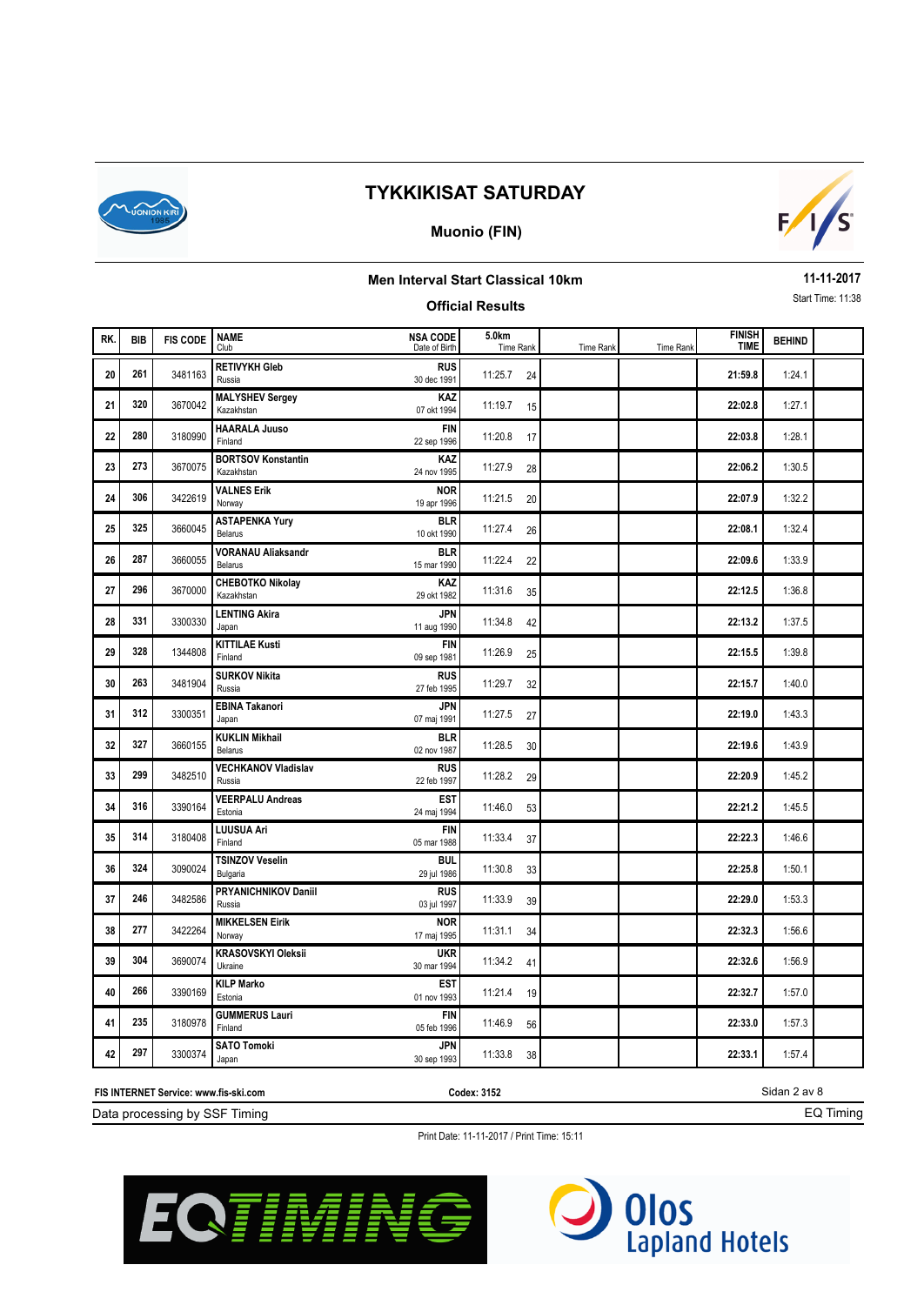

### **Muonio (FIN)**



## **Men Interval Start Classical 10km**

#### **Official Results**

**11-11-2017** Start Time: 11:38

| RK. | <b>BIB</b> | <b>FIS CODE</b> | <b>NAME</b><br>Club                     | <b>NSA CODE</b><br>Date of Birth | 5.0km<br>Time Rank | <b>Time Rank</b> | <b>Time Rank</b> | <b>FINISH</b><br><b>TIME</b> | <b>BEHIND</b> |  |
|-----|------------|-----------------|-----------------------------------------|----------------------------------|--------------------|------------------|------------------|------------------------------|---------------|--|
| 43  | 293        | 1292331         | <b>SIMILAE Tero</b><br>Finland          | <b>FIN</b><br>26 feb 1980        | 11:34.1<br>40      |                  |                  | 22:33.4                      | 1:57.7        |  |
| 44  | 322        | 1125588         | <b>DOLIDOVICH Sergei</b><br>Belarus     | <b>BLR</b><br>18 maj 1973        | 11:40.7<br>45      |                  |                  | 22:33.6                      | 1:57.9        |  |
| 45  | 319        | 3482631         | <b>KAZARINOV Egor</b><br>Russia         | <b>RUS</b><br>26 jan 1997        | 11:43.8<br>48      |                  |                  | 22:33.9                      | 1:58.2        |  |
| 46  | 236        | 3180228         | <b>PAAKKONEN Lasse</b><br>Finland       | <b>FIN</b><br>08 jul 1986        | 11:46.2<br>54      |                  |                  | 22:35.5                      | 1:59.8        |  |
| 47  | 305        | 3300270         | <b>NARUSE Kaichi</b><br>Japan           | <b>JPN</b><br>11 maj 1988        | 11:33.3<br>36      |                  |                  | 22:35.8                      | 2:00.1        |  |
| 48  | 264        | 3180870         | <b>MAKELA Juuso</b><br>Finland          | <b>FIN</b><br>21 mar 1994        | 11:43.1<br>47      |                  |                  | 22:40.3                      | 2:04.6        |  |
| 49  | 315        | 3670115         | <b>PUKHKALO Vitaliy</b><br>Kazakhstan   | KAZ<br>09 sep 1992               | 11:37.2<br>43      |                  |                  | 22:42.8                      | 2:07.1        |  |
| 50  | 295        | 3180863         | <b>VINKANHARJU Waltteri</b><br>Finland  | <b>FIN</b><br>06 maj 1995        | 11:44.9<br>50      |                  |                  | 22:44.3                      | 2:08.6        |  |
| 51  | 270        | 3180487         | <b>SAARELA Ville-Petteri</b><br>Finland | <b>FIN</b><br>09 apr 1989        | 11:41.4<br>46      |                  |                  | 22:44.9                      | 2:09.2        |  |
| 52  | 279        | 3180565         | <b>KORPELA Heikki</b><br>Finland        | <b>FIN</b><br>04 sep 1990        | 11:45.4<br>51      |                  |                  | 22:46.0                      | 2:10.3        |  |
| 53  | 288        | 1282146         | <b>MCKEEVER Brian</b><br>Canada         | CAN<br>18 jun 1979               | 11:48.3<br>61      |                  |                  | 22:46.3                      | 2:10.6        |  |
| 54  | 230        | 3180345         | <b>JELONEN Henri</b><br>Finland         | <b>FIN</b><br>13 nov 1987        | 11:48.1<br>60      |                  |                  | 22:46.5                      | 2:10.8        |  |
| 55  | 253        | 3180579         | <b>KINNUNEN Miikka</b><br>Finland       | <b>FIN</b><br>21 jun 1991        | 11:46.0<br>52      |                  |                  | 22:47.5                      | 2:11.8        |  |
| 56  | 243        | 3181118         | <b>PARTTIMAA Aleksi</b><br>Finland      | <b>FIN</b><br>15 feb 1997        | 11:50.3<br>67      |                  |                  | 22:49.9                      | 2:14.2        |  |
| 57  | 313        | 3670006         | <b>CHEREPANOV Sergey</b><br>Kazakhstan  | KAZ<br>25 jan 1986               | 11:47.5<br>58      |                  |                  | 22:50.2                      | 2:14.5        |  |
| 58  | 311        | 3500324         | <b>NORBERG Mikael</b><br>Sweden         | <b>SWE</b><br>26 feb 1988        | 11:50.3<br>66      |                  |                  | 22:52.2                      | 2:16.5        |  |
| 59  | 300        | 3390034         | <b>KARP Algo</b><br>Estonia             | <b>EST</b><br>13 apr 1985        | 11:49.5<br>64      |                  |                  | 22:54.0                      | 2:18.3        |  |
| 60  | 310        | 3100034         | <b>NISHIKAWA Graham</b><br>Canada       | CAN<br>19 nov 1983               | 11:37.4<br>44      |                  |                  | 22:54.2                      | 2:18.5        |  |
| 61  | 217        | 3421505         | <b>HERMO Runar</b><br>Norway            | <b>NOR</b><br>14 dec 1990        | 11:49.7<br>65      |                  |                  | 22:56.3                      | 2:20.6        |  |
| 62  | 282        | 3422333         | <b>BIE Maximilian</b><br>Norway         | <b>NOR</b><br>02 jul 1995        | 11:47.7<br>59      |                  |                  | 22:57.3                      | 2:21.6        |  |
| 63  | 265        | 3090097         | <b>CHUCHUGANOV Yordan</b><br>Bulgaria   | <b>BUL</b><br>25 feb 1996        | 11:53.1<br>74      |                  |                  | 22:58.9                      | 2:23.2        |  |
| 64  | 278        | 3300362         | <b>ISHIKAWA Kentaro</b><br>Japan        | <b>JPN</b><br>18 feb 1994        | 11:44.7<br>49      |                  |                  | 22:59.0                      | 2:23.3        |  |
| 65  | 245        | 3180856         | <b>RASANEN Veli-Matti</b><br>Finland    | <b>FIN</b><br>28 mar 1994        |                    |                  |                  | 22:59.4                      | 2:23.7        |  |

Data processing by SSF Timing **FIS INTERNET Service: www.fis-ski.com**

**Codex: 3152**

Sidan 3 av 8 EQ Timing



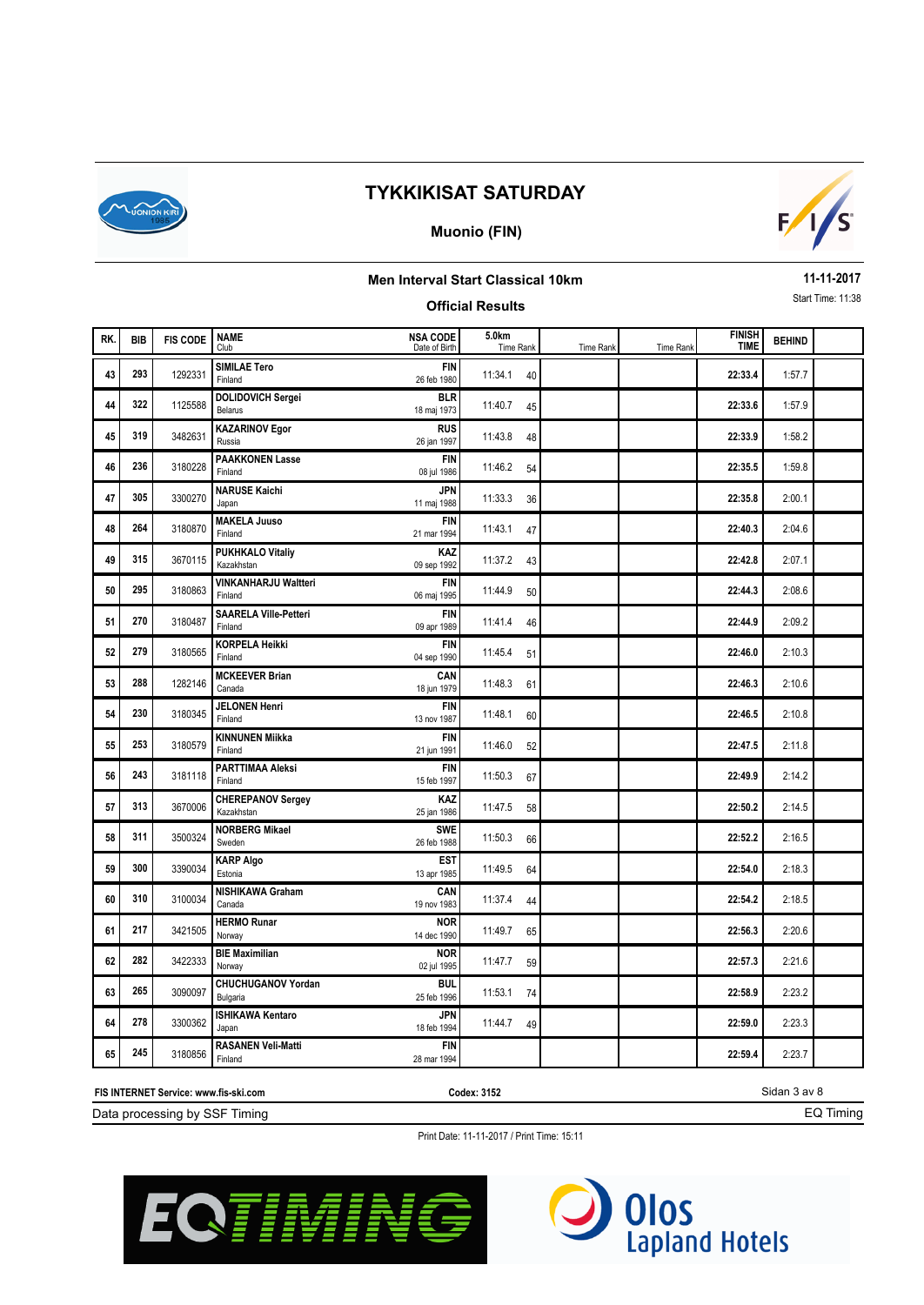

### **Muonio (FIN)**



## **Men Interval Start Classical 10km**

### **Official Results**

**11-11-2017** Start Time: 11:38

| RK. | <b>BIB</b> | <b>FIS CODE</b> | <b>NAME</b><br>Club                     | <b>NSA CODE</b><br>Date of Birth | 5.0km<br>Time Rank | Time Rank | Time Rank | <b>FINISH</b><br><b>TIME</b> | <b>BEHIND</b> |  |
|-----|------------|-----------------|-----------------------------------------|----------------------------------|--------------------|-----------|-----------|------------------------------|---------------|--|
| 66  | 198        | 3120109         | <b>KE Ma</b><br>China                   | <b>CHN</b><br>19 nov 1996        | 11:52.5<br>72      |           |           | 23:00.1                      | 2:24.4        |  |
|     | 267        | 3420615         | <b>NYGAARD Bjoern Thomas</b><br>Norway  | <b>NOR</b><br>31 jul 1987        | 12:00.1<br>79      |           |           | 23:00.1                      | 2:24.4        |  |
| 68  | 260        | 3390209         | <b>RABAKUKK Karl Erik</b><br>Estonia    | <b>EST</b><br>10 aug 1997        | 11:49.3<br>63      |           |           | 23:00.4                      | 2:24.7        |  |
| 69  | 276        | 3390188         | <b>KORGE Kaarel Kasper</b><br>Estonia   | <b>EST</b><br>30 okt 1996        | 11:51.8<br>69      |           |           | 23:02.9                      | 2:27.2        |  |
| 70  | 298        | 3300399         | <b>FUJINOKI Hikari</b><br>Japan         | <b>JPN</b><br>30 sep 1993        | 11:52.0<br>71      |           |           | 23:04.5                      | 2:28.8        |  |
| 71  | 326        | 3300494         | <b>BABA Naoto</b><br>Japan              | <b>JPN</b><br>20 jul 1996        | 11:47.4<br>57      |           |           | 23:06.5                      | 2:30.8        |  |
| 72  | 271        | 3422291         | <b>FROST Edvin</b><br>Norway            | <b>NOR</b><br>05 jul 1995        | 11:49.1<br>62      |           |           | 23:07.1                      | 2:31.4        |  |
| 73  | 285        | 3300408         | <b>UDA Akihito</b><br>Japan             | <b>JPN</b><br>25 jul 1995        | 11:50.8<br>68      |           |           | 23:07.8                      | 2:32.1        |  |
| 74  | 209        | 3670097         | <b>SHUBIN Dmitriy</b><br>Kazakhstan     | KAZ<br>29 jun 1997               | 12:03.0<br>80      |           |           | 23:09.6                      | 2:33.9        |  |
| 75  | 272        | 3390033         | <b>EINASTE Kein</b><br>Estonia          | <b>EST</b><br>22 feb 1985        | 11:54.5<br>75      |           |           | 23:10.4                      | 2:34.7        |  |
| 76  | 228        | 3422898         | <b>EIRA Aslak Ole</b><br>Norway         | <b>NOR</b><br>08 aug 1996        | 11:51.9<br>70      |           |           | 23:12.7                      | 2:37.0        |  |
| 77  | 215        | 3660096         | <b>PALIAKOU Artsiom</b><br>Belarus      | <b>BLR</b><br>20 aug 1995        | 12:06.8<br>84      |           |           | 23:12.9                      | 2:37.2        |  |
| 78  | 269        | 3670038         | <b>RAKHIMBAYEV Daulet</b><br>Kazakhstan | <b>KAZ</b><br>21 mar 1992        | 11:46.7<br>55      |           |           | 23:13.8                      | 2:38.1        |  |
| 79  | 226        | 3780033         | <b>STROLIA Tautvydas</b><br>Lithuania   | LTU<br>31 mar 1995               | 11:54.8<br>76      |           |           | 23:13.9                      | 2:38.2        |  |
| 80  | 258        | 3120063         | <b>SHANG Jincai</b><br>China            | <b>CHN</b><br>10 okt 1993        | 11:55.8<br>78      |           |           | 23:15.8                      | 2:40.1        |  |
| 81  | 301        | 3300422         | <b>UDA Takatsugu</b><br>Japan           | <b>JPN</b><br>25 okt 1991        | 11:52.5<br>73      |           |           | 23:18.8                      | 2:43.1        |  |
| 82  | 274        | 3300371         | <b>SUZUKI Takahiro</b><br>Japan         | <b>JPN</b><br>12 okt 1993        | 12:08.2<br>88      |           |           | 23:26.4                      | 2:50.7        |  |
| 83  | 233        | 3422290         | <b>NYHUS Erlend</b><br>Norway           | <b>NOR</b><br>06 jan 1995        | 12:10.9<br>92      |           |           | 23:28.3                      | 2:52.6        |  |
| 84  | 213        | 3250053         | <b>PEDERSEN Isak</b><br>Iceland         | <b>ISL</b><br>04 jun 1997        | 12:07.9<br>87      |           |           | 23:29.4                      | 2:53.7        |  |
| 85  | 247        | 3180564         | <b>TERVO Janne</b><br>Finland           | <b>FIN</b><br>03 dec 1989        | 12:04.9<br>82      |           |           | 23:30.2                      | 2:54.5        |  |
| 86  | 241        | 3422815         | <b>JAKOLA Joergen</b><br>Norway         | <b>NOR</b><br>10 apr 1996        | 11:55.2<br>77      |           |           | 23:30.7                      | 2:55.0        |  |
| 87  | 214        | 3780015         | <b>VAICIULIS Modestas</b><br>Lithuania  | LTU<br>11 apr 1989               | 12:19.3 101        |           |           | 23:31.2                      | 2:55.5        |  |
| 88  | 250        | 3180712         | <b>KRONBERG Patrick</b><br>Finland      | <b>FIN</b><br>09 dec 1991        | 12:13.3<br>95      |           |           | 23:32.3                      | 2:56.6        |  |

Data processing by SSF Timing **FIS INTERNET Service: www.fis-ski.com**

**Codex: 3152**

Sidan 4 av 8 EQ Timing



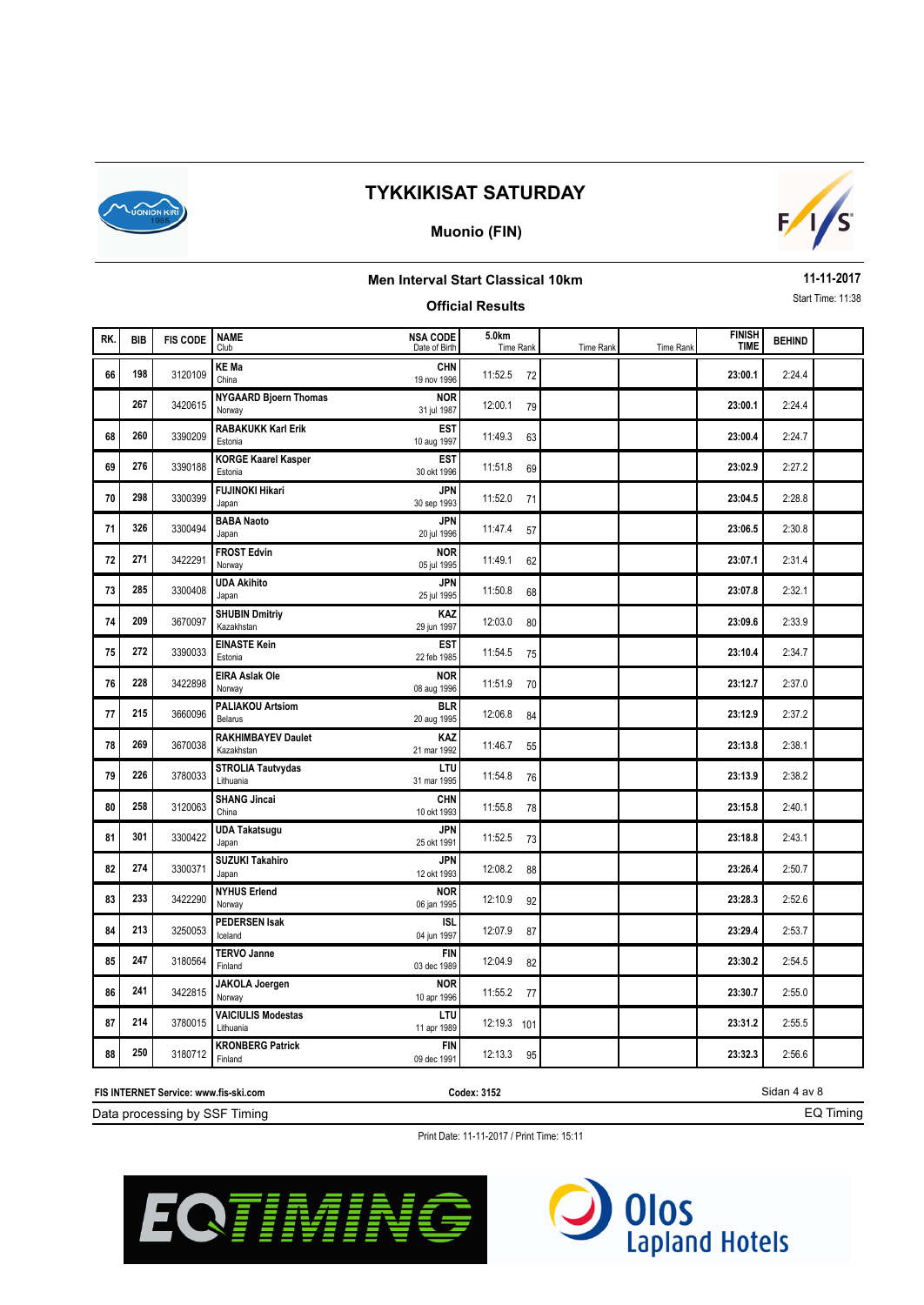

### **Muonio (FIN)**



## **Men Interval Start Classical 10km**

#### **Official Results**

**11-11-2017** Start Time: 11:38

| RK. | <b>BIB</b> | <b>FIS CODE</b> | <b>NAME</b><br>Club                      | <b>NSA CODE</b><br>Date of Birth | 5.0km<br>Time Rank | Time Rank | <b>Time Rank</b> | <b>FINISH</b><br><b>TIME</b> | <b>BEHIND</b> |  |
|-----|------------|-----------------|------------------------------------------|----------------------------------|--------------------|-----------|------------------|------------------------------|---------------|--|
| 89  | 218        | 3250018         | <b>BIRGISSON Saevar</b><br>Iceland       | <b>ISL</b><br>15 feb 1988        | 12:16.9<br>98      |           |                  | 23:32.4                      | 2:56.7        |  |
| 90  | 248        | 3780048         | <b>KLISEVICIUS Deividas</b><br>Lithuania | LTU<br>28 aug 1997               | 12:10.8<br>91      |           |                  | 23:34.1                      | 2:58.4        |  |
| 91  | 239        | 3390189         | <b>KOLL Kristjan</b><br>Estonia          | <b>EST</b><br>03 jun 1995        | 12:08.5<br>89      |           |                  | 23:34.7                      | 2:59.0        |  |
| 92  | 281        | 3180519         | <b>AHOKAS Niila</b><br>Finland           | <b>FIN</b><br>19 mar 1989        | 12:12.7<br>94      |           |                  | 23:39.7                      | 3:04.0        |  |
| 93  | 238        | 3180916         | <b>HARJU liro-Mikko</b><br>Finland       | <b>FIN</b><br>21 feb 1995        | 12:04.5<br>81      |           |                  | 23:46.3                      | 3:10.6        |  |
| 94  | 219        | 3390123         | <b>KAURSON Tomas</b><br>Estonia          | <b>EST</b><br>09 jan 1991        | 12:16.4<br>97      |           |                  | 23:49.1                      | 3:13.4        |  |
| 95  | 234        | 3740023         | POGHOSYAN Tadevos<br>Armenia             | ARM<br>16 jan 1993               | 12:10.4<br>90      |           |                  | 23:51.2                      | 3:15.5        |  |
| 96  | 259        | 3120068         | <b>WANG Qiang</b><br>China               | CHN<br>23 apr 1993               | 12:14.3<br>96      |           |                  | 23:52.5                      | 3:16.8        |  |
| 97  | 262        | 3690069         | YAREMENKO Kostyantyn<br>Ukraine          | <b>UKR</b><br>27 aug 1994        | 12:17.6<br>99      |           |                  | 23:55.2                      | 3:19.5        |  |
| 98  | 229        | 3180934         | <b>KARTANO Antti</b><br>Finland          | <b>FIN</b><br>05 maj 1994        | 12:18.8 100        |           |                  | 23:56.7                      | 3:21.0        |  |
| 99  | 220        | 3180873         | <b>MANNINEN Jussi</b><br>Finland         | <b>FIN</b><br>23 nov 1994        | 12:21.2 102        |           |                  | 23:56.9                      | 3:21.2        |  |
| 100 | 249        | 3660107         | <b>CHYCHYKAU Aleh</b><br>Belarus         | <b>BLR</b><br>27 apr 1996        | 12:05.4<br>83      |           |                  | 23:58.6                      | 3:22.9        |  |
| 101 | 244        | 3180425         | <b>STORVALL Eric</b><br>Finland          | <b>FIN</b><br>14 feb 1989        | 12:07.0<br>85      |           |                  | 23:59.8                      | 3:24.1        |  |
| 102 | 251        | 3422849         | <b>WINTHER Arnt Gunnar</b><br>Norway     | <b>NOR</b><br>11 sep 1996        | 12:07.1<br>86      |           |                  | 24:00.6                      | 3:24.9        |  |
| 103 | 242        | 3660102         | <b>BAZYLEU Yauhen</b><br>Belarus         | <b>BLR</b><br>22 mar 1996        | 12:28.7 112        |           |                  | 24:00.9                      | 3:25.2        |  |
| 104 | 205        | 3780010         | <b>STROLIA Mantas</b><br>Lithuania       | LTU<br>28 feb 1986               | 12:26.0 108        |           |                  | 24:04.4                      | 3:28.7        |  |
| 105 | 256        | 3660083         | YAKIMENKA Dzmitry<br>Belarus             | <b>BLR</b><br>25 jan 1994        | 12:22.3 104        |           |                  | 24:09.2                      | 3:33.5        |  |
| 106 | 212        | 3422096         | <b>VALOEY Elias Rene</b><br>Norway       | <b>NOR</b><br>11 jun 1994        | 12:27.5 110        |           |                  | 24:11.5                      | 3:35.8        |  |
| 107 | 211        | 3250035         | <b>JONSSON Albert</b><br>Iceland         | <b>ISL</b><br>11 maj 1997        | 12:26.5 109        |           |                  | 24:12.7                      | 3:37.0        |  |
| 108 | 224        | 3180813         | <b>PONTINEN Teemu</b><br>Finland         | <b>FIN</b><br>02 jun 1994        | 12:11.5<br>93      |           |                  | 24:14.3                      | 3:38.6        |  |
| 109 | 221        | 3720014         | <b>BATMUNKH Achbadrakh</b><br>Mongolia   | MGL<br>21 dec 1994               | 12:27.5 111        |           |                  | 24:18.6                      | 3:42.9        |  |
| 110 | 275        | 3180571         | <b>LAHDEMAKI Sami</b><br>Finland         | <b>FIN</b><br>30 jun 1992        | 12:22.8 105        |           |                  | 24:19.9                      | 3:44.2        |  |
| 111 | 286        | 3690030         | PEREKHODA Ruslan<br>Ukraine              | <b>UKR</b><br>18 jul 1987        | 12:22.9 106        |           |                  | 24:20.5                      | 3:44.8        |  |

Data processing by SSF Timing **FIS INTERNET Service: www.fis-ski.com**

**Codex: 3152**

Sidan 5 av 8 EQ Timing



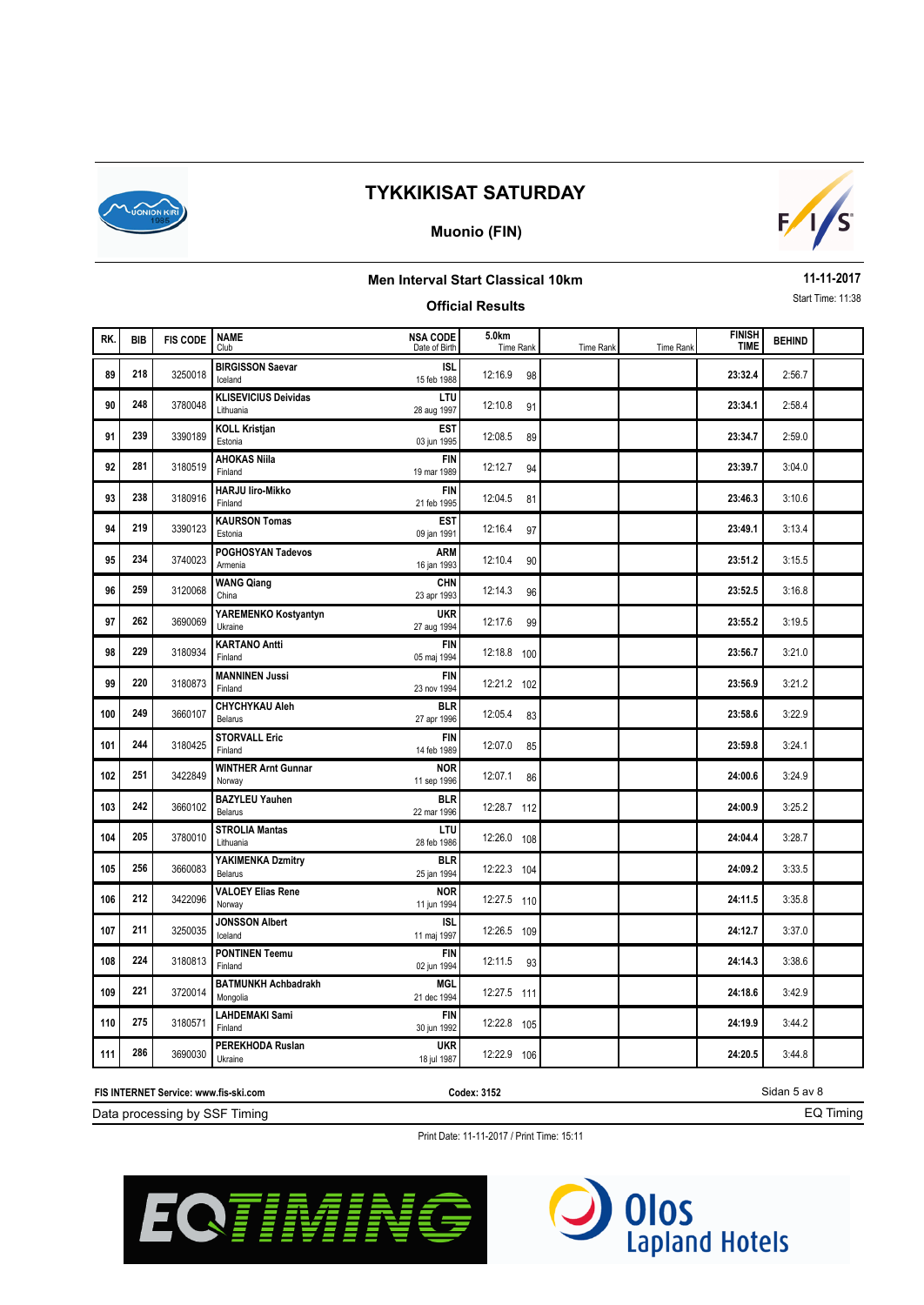

### **Muonio (FIN)**



### **Men Interval Start Classical 10km**

### **Official Results**

**11-11-2017** Start Time: 11:38

| RK. | <b>BIB</b> | <b>FIS CODE</b> | <b>NAME</b><br>Club                              | <b>NSA CODE</b><br>Date of Birth | 5.0km<br>Time Rank | Time Rank | Time Rank | <b>FINISH</b><br><b>TIME</b> | <b>BEHIND</b> |  |
|-----|------------|-----------------|--------------------------------------------------|----------------------------------|--------------------|-----------|-----------|------------------------------|---------------|--|
| 112 | 210        | 3180985         | <b>LINDQVIST Jonatan</b><br>Finland              | <b>FIN</b><br>27 dec 1996        | 12:37.4 116        |           |           | 24:21.8                      | 3:46.1        |  |
| 113 | 294        | 3300361         | YOSHIDA Yuma<br>Japan                            | JPN<br>28 okt 1990               | 12:22.1 103        |           |           | 24:25.2                      | 3:49.5        |  |
| 114 | 223        | 1164000         | <b>MURSU Esa</b><br>Finland                      | <b>FIN</b><br>05 apr 1971        | 12:41.4 119        |           |           | 24:28.3                      | 3:52.6        |  |
| 115 | 255        | 3320114         | <b>PARK Seong-beom</b><br>Korea                  | KOR<br>16 maj 1989               | 12:39.4 117        |           |           | 24:28.4                      | 3:52.7        |  |
| 116 | 240        | 3180218         | SIMOLA Jani<br>Finland                           | <b>FIN</b><br>24 jun 1985        | 12:32.4 113        |           |           | 24:30.3                      | 3:54.6        |  |
| 117 | 207        | 3180825         | <b>LAITINEN Lauri-Aleksi</b><br>Finland          | <b>FIN</b><br>26 mar 1993        | 12:34.6 115        |           |           | 24:41.6                      | 4:05.9        |  |
| 118 | 232        | 3422276         | <b>JOHNSEN Vegard</b><br>Norway                  | <b>NOR</b><br>02 sep 1995        | 12:23.8 107        |           |           | 24:46.6                      | 4:10.9        |  |
| 119 | 222        | 3390233         | <b>KORK Taimar</b><br>Estonia                    | <b>EST</b><br>04 jul 1997        | 12:40.9 118        |           |           | 24:50.6                      | 4:14.9        |  |
| 120 | 227        | 3181119         | <b>NEUVONEN Juho</b><br>Finland                  | <b>FIN</b><br>14 feb 1997        | 12:42.7 120        |           |           | 24:54.5                      | 4:18.8        |  |
| 121 | 208        | 3422636         | <b>TORBERGSEN Sindre Andre Winther</b><br>Norway | <b>NOR</b><br>20 feb 1996        | 12:44.7 121        |           |           | 24:58.3                      | 4:22.6        |  |
| 122 | 203        | 3720016         | SONINBAYAR Duurenbayar<br>Mongolia               | <b>MGL</b><br>21 dec 1996        | 12:56.8 122        |           |           | 24:59.7                      | 4:24.0        |  |
| 123 | 225        | 3180638         | <b>VUOLLET Eino</b><br>Finland                   | <b>FIN</b><br>30 mar 1993        | 12:33.2 114        |           |           | 25:13.2                      | 4:37.5        |  |
| 124 | 206        | 3360000         | <b>PETERS Kari</b><br>Luxembourg                 | LUX<br>17 nov 1985               | 13:06.2 123        |           |           | 25:32.9                      | 4:57.2        |  |
| 125 | 200        | 3300419         | <b>HIDA Ryo</b><br>Japan                         | <b>JPN</b><br>11 sep 1995        | 13:14.9 125        |           |           | 25:42.4                      | 5:06.7        |  |
| 126 | 216        | 3181173         | <b>SULISALO Samuli</b><br>Finland                | <b>FIN</b><br>24 feb 1997        | 13:12.8 124        |           |           | 25:52.9                      | 5:17.2        |  |
| 127 | 204        | 3180335         | <b>TUOMISTO IIkka</b><br>Finland                 | <b>FIN</b><br>19 jan 1984        | 13:40.7 126        |           |           | 26:28.1                      | 5:52.4        |  |
| 128 | 197        | 3181033         | <b>RYTKY Jussi</b><br>Finland                    | <b>FIN</b><br>14 apr 1996        | 13:42.4 127        |           |           | 26:51.7                      | 6:16.0        |  |
| 129 | 199        | 3540006         | <b>PINEYRO Antonio</b><br>Mexico                 | <b>MEX</b><br>28 jun 1991        | 16:54.4 128        |           |           | 33:17.1                      | 12:41.4       |  |
| 130 | 202        | 3540001         | <b>AVILES SOLIS Juan Carlos</b><br>Mexico        | <b>MEX</b><br>12 nov 1987        | 17:16.3 129        |           |           | 33:59.2                      | 13:23.5       |  |
| 131 | 201        | 3640002         | <b>ACEVEDO Jhon</b><br>Colombia                  | COL<br>14 jun 1979               |                    |           |           | 35:16.0                      | 14:40.3       |  |

**FIS INTERNET Service: www.fis-ski.com**

**Codex: 3152**

Sidan 6 av 8

EQ Timing

Data processing by SSF Timing



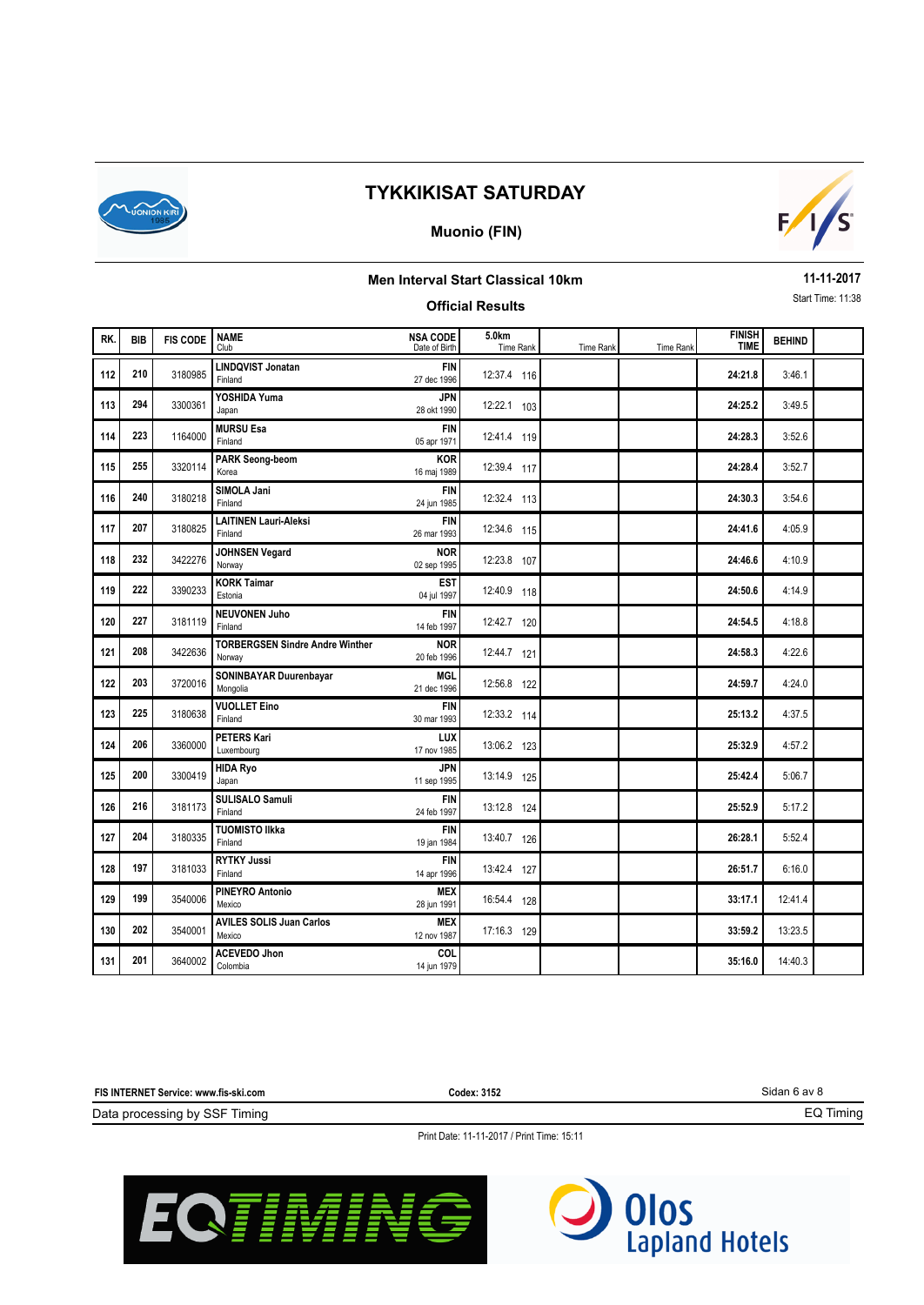

#### **Muonio (FIN)**



#### **Men Interval Start Classical 10km**

#### **Official Results**

**11-11-2017** Start Time: 11:38

| RK. | <b>BIB</b>            | <b>FIS CODE</b>   | <b>NAME</b>                | <b>NSA CODE</b> | 5.0km     |                                     |           | <b>FINISH</b><br><b>TIME</b> | <b>BEHIND</b> |  |
|-----|-----------------------|-------------------|----------------------------|-----------------|-----------|-------------------------------------|-----------|------------------------------|---------------|--|
|     |                       |                   | Club                       | Date of Birth   | Time Rank | Time Rank                           | Time Rank |                              |               |  |
|     |                       |                   |                            |                 |           |                                     |           |                              |               |  |
|     | Did not start         |                   |                            |                 |           |                                     |           |                              |               |  |
|     | 196                   | 3181121           | <b>KUKKONEN Eero</b>       | <b>FIN</b>      |           |                                     |           |                              |               |  |
|     |                       |                   | Finland                    | 10 feb 1996     |           |                                     |           |                              |               |  |
|     | 231                   | 3180629           | PALO Jukka                 | <b>FIN</b>      |           |                                     |           |                              |               |  |
|     |                       |                   | Finland                    | 21 mar 1988     |           |                                     |           |                              |               |  |
|     | 237                   | 3660116           | <b>KUCHARAU Yury</b>       | <b>BLR</b>      |           |                                     |           |                              |               |  |
|     |                       |                   | <b>Belarus</b>             | 13 mar 1997     |           |                                     |           |                              |               |  |
|     | 254                   | 3180906           | <b>PELTONIEMI Niklas</b>   | <b>FIN</b>      |           |                                     |           |                              |               |  |
|     |                       |                   | Finland                    | 07 jan 1993     |           |                                     |           |                              |               |  |
|     | 257                   | 3660076           | <b>SALADKOU Aliaksandr</b> | <b>BLR</b>      |           |                                     |           |                              |               |  |
|     |                       |                   | <b>Belarus</b>             | 28 jun 1992     |           |                                     |           |                              |               |  |
|     | 268                   | 3181076           | <b>SIPILA Turo</b>         | <b>FIN</b>      |           |                                     |           |                              |               |  |
|     |                       |                   | Finland                    | 26 feb 1997     |           |                                     |           |                              |               |  |
|     | 284                   | 3180221           | <b>JYLHAE Martti</b>       | <b>FIN</b>      |           |                                     |           |                              |               |  |
|     |                       |                   | Finland                    | 03 jun 1987     |           |                                     |           |                              |               |  |
|     | 289                   | 3180436           | <b>MIKKONEN Juho</b>       | <b>FIN</b>      |           |                                     |           |                              |               |  |
|     |                       |                   | Finland                    | 28 dec 1990     |           |                                     |           |                              |               |  |
|     | 292                   | 3670078           | <b>KLIMIN Olzhas</b>       | KAZ             |           |                                     |           |                              |               |  |
|     |                       |                   | Kazakhstan                 | 30 aug 1996     |           |                                     |           |                              |               |  |
|     | 307                   | 3670058           | <b>MUKHIN Rinat</b>        | <b>KAZ</b>      |           |                                     |           |                              |               |  |
|     |                       |                   | Kazakhstan                 | 29 jan 1994     |           |                                     |           |                              |               |  |
|     | 308                   | 3180016           | <b>VARIS Kari</b>          | <b>FIN</b>      |           |                                     |           |                              |               |  |
|     |                       |                   | Finland                    | 23 nov 1983     |           |                                     |           |                              |               |  |
|     | 335                   | 3670007           | <b>POLTORANIN Alexey</b>   | KAZ             |           |                                     |           |                              |               |  |
|     |                       |                   | Kazakhstan                 | 29 apr 1987     |           |                                     |           |                              |               |  |
|     | 336                   | 3180508           | <b>HAKOLA Ristomatti</b>   | <b>FIN</b>      |           |                                     |           |                              |               |  |
|     |                       |                   | Finland                    | 15 apr 1991     |           |                                     |           |                              |               |  |
|     |                       |                   |                            |                 |           |                                     |           |                              |               |  |
|     | <b>Jury Decisions</b> |                   |                            |                 |           |                                     |           |                              |               |  |
|     |                       | Written Reprimand |                            |                 |           |                                     |           |                              |               |  |
|     | 201                   | 3640002           | <b>ACEVEDO Jhon</b>        | <b>COL</b>      |           | §343.5 Mandatory to use transponder |           |                              |               |  |
|     |                       |                   | COL                        | 14 jun 1979     |           |                                     |           |                              |               |  |
|     | 245                   | 3180856           | <b>RASANEN Veli-Matti</b>  | <b>FIN</b>      |           | §343.5 Mandatory to use transponder |           |                              |               |  |
|     |                       |                   | <b>FIN</b>                 | 28 mar 1994     |           |                                     |           |                              |               |  |
|     |                       |                   |                            |                 |           |                                     |           |                              |               |  |